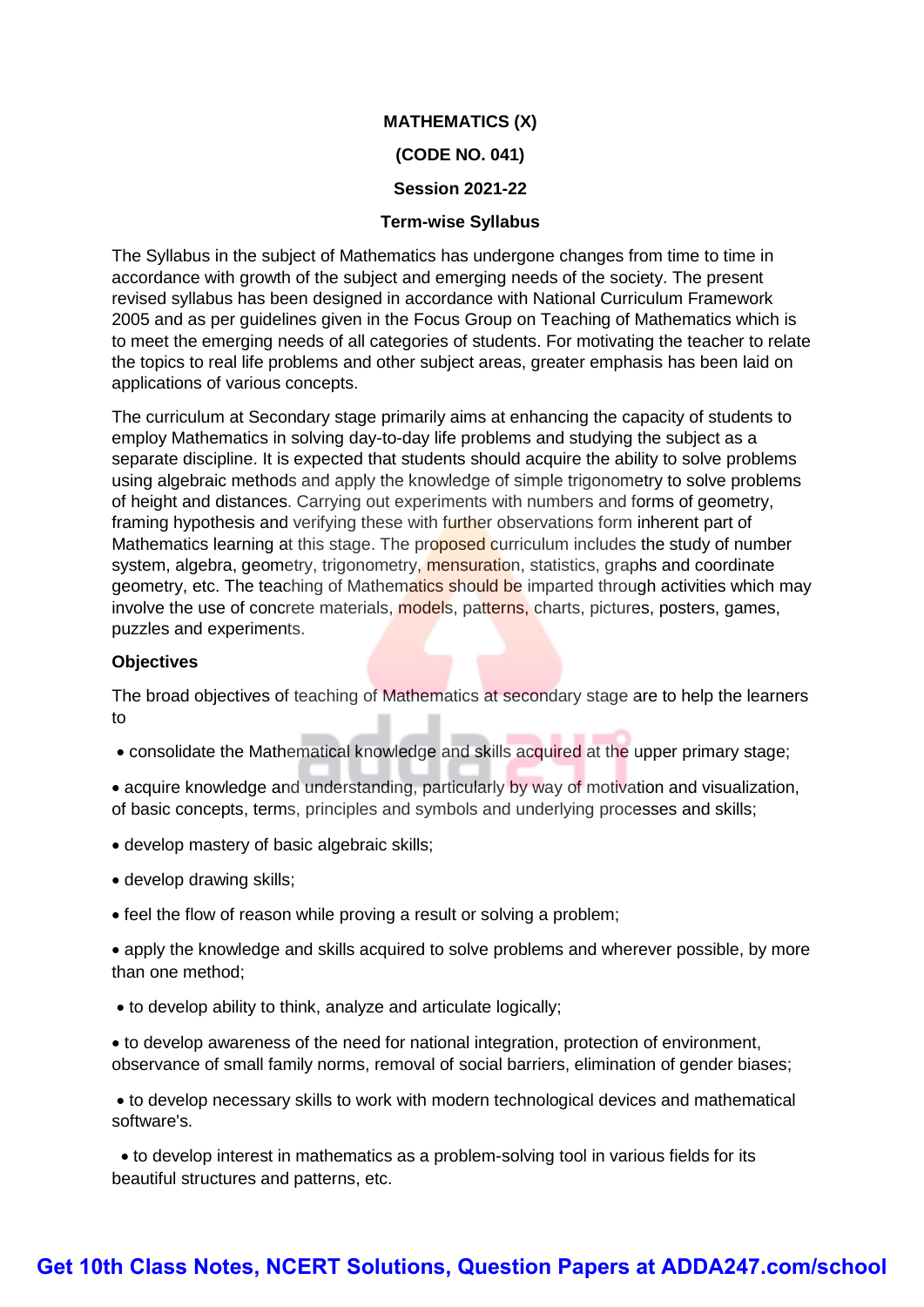to develop reverence and respect towards great Mathematicians for their contributions to the field of Mathematics;

- to develop interest in the subject by participating in related competitions;
- to acquaint students with different aspects of Mathematics used in daily life;
- to develop an interest in students to study Mathematics as a discipline.

# **COURSE STRUCTURE CLASS –X (2021-22) FIRST TERM**

**One Paper**

**90 Minutes**

| NO.            | <b>UNIT NAME</b>                         | <b>MARKS</b> |  |  |
|----------------|------------------------------------------|--------------|--|--|
|                | <b>NUMBER SYSTEMS</b>                    | 6            |  |  |
| $\mathbf{I}$   | <b>ALGEBRA</b>                           | 10           |  |  |
| $\mathbf{III}$ | <b>COORDINATE GEOMETRY</b><br>6          |              |  |  |
| IV             | 6<br><b>GEOMETRY</b>                     |              |  |  |
| v              | <b>TRIGONOMETRY</b>                      | 5            |  |  |
| VI             | <b>MENSURATION</b><br>4                  |              |  |  |
| VII            | 3<br><b>STATISTICS &amp; PROBABILITY</b> |              |  |  |
|                | <b>Total</b>                             | 40           |  |  |
|                | <b>INTERNAL ASSESSMENT</b>               | 10           |  |  |
|                | <b>TOTAL</b>                             | 50           |  |  |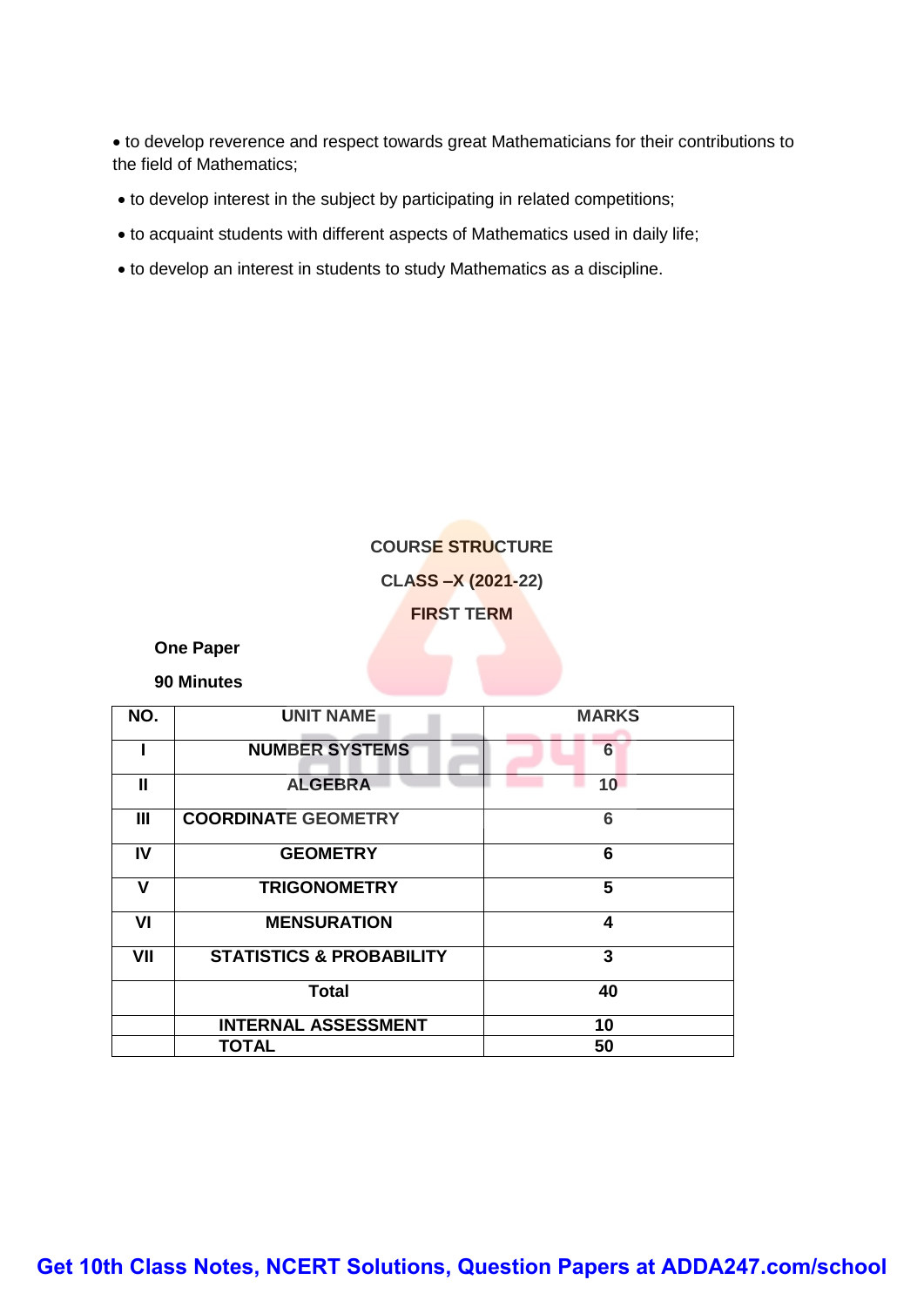| <b>INTERNAL ASSESSMENT</b>                                    | <b>MARKS</b> | <b>TOTAL MARKS</b>    |
|---------------------------------------------------------------|--------------|-----------------------|
| <b>Periodic Tests</b>                                         | 3            |                       |
| <b>Multiple Assessments</b>                                   | 2            |                       |
| <b>Portfolio</b>                                              | $\mathbf{2}$ | 10 marks for the term |
| <b>Student Enrichment</b><br><b>Activities-practical work</b> | 3            |                       |

# **UNIT-NUMBER SYSTEMS**

# **1. REAL NUMBER**

Fundamental Theorem of Arithmetic - statements after reviewing work done earlier and after illustrating and motivating through examples. Decimal representation of rational numbers in terms of terminating/non-terminating recurring decimals.

# **UNIT-ALGEBRA**

# **2. POLYNOMIALS**

Zeroes of a polynomial. Relationship between zeroes and coefficients of quadratic polynomials only.

# **3. PAIR OF LINEAR EQUATIONS IN TWO VARIABLES**

Pair of linear equations in two variables and graphical method of their solution, consistency/inconsistency. Algebraic conditions for number of solutions. Solution of a pair of linear equations in two variables algebraically - by substitution and by elimination. Simple situational problems. Simple problems on equations reducible to linear equations.

# **UNIT-COORDINATE GEOMETRY**

# **4. COORDINATE GEOMETRY**

LINES (In two-dimensions)

Review: Concepts of coordinate geometry, graphs of linear equations. Distance formula. Section formula (internal division)

#### **UNIT-GEOMETRY**

# **5. TRIANGLES**

Definitions, examples, counter examples of similar triangles.

1. (Prove) If a line is drawn parallel to one side of a triangle to intersect the other two sides in distinct points, the other two sides are divided in the same ratio.

2. (Motivate) If a line divides two sides of a triangle in the same ratio, the line is parallel to the third side.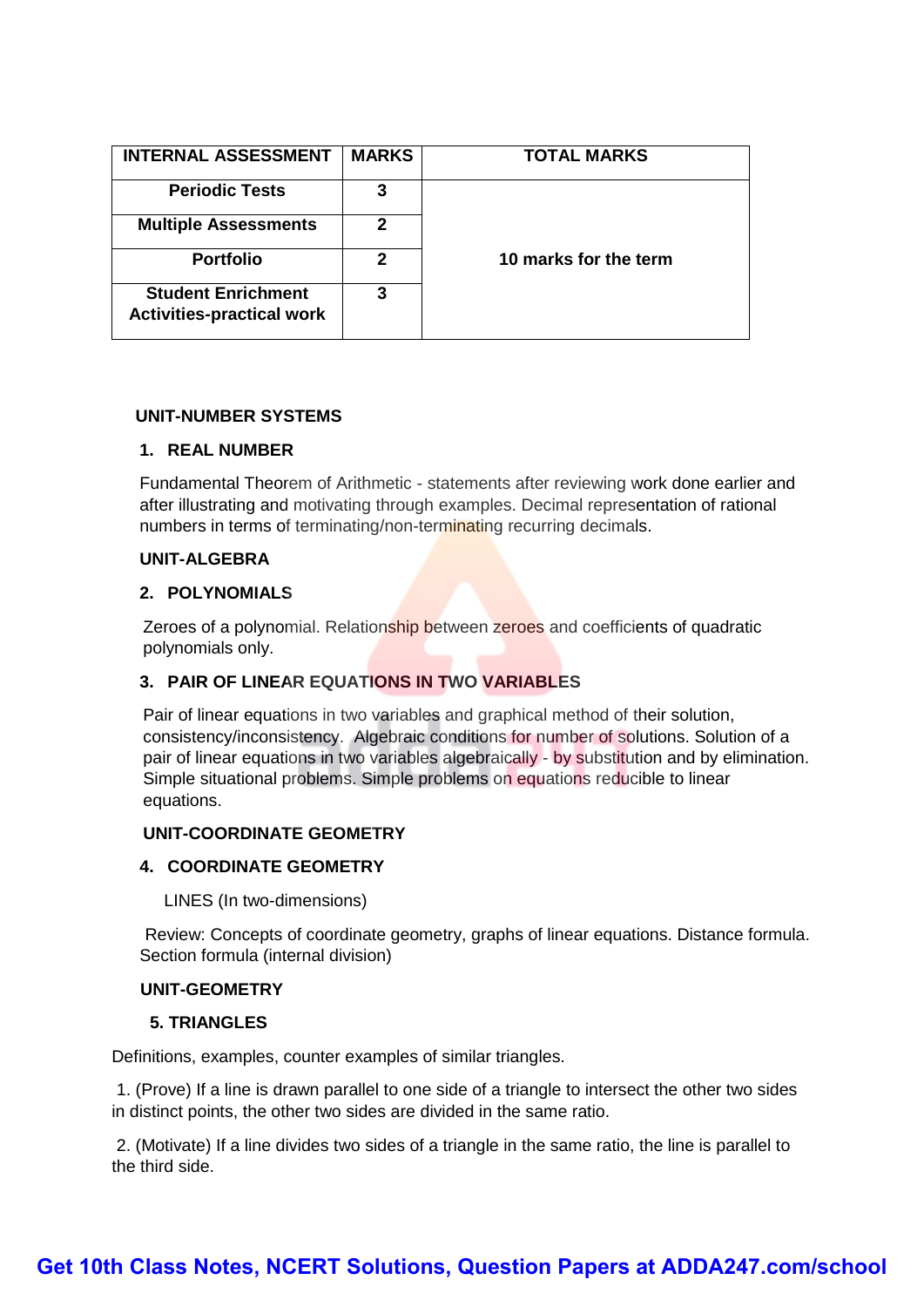3. (Motivate) If in two triangles, the corresponding angles are equal, their corresponding sides are proportional and the triangles are similar.

4. (Motivate) If the corresponding sides of two triangles are proportional, their corresponding angles are equal and the two triangles are similar.

5. (Motivate) If one angle of a triangle is equal to one angle of another triangle and the sides including these angles are proportional, the two triangles are similar.

6. (Motivate) If a perpendicular is drawn from the vertex of the right angle of a right triangle to the hypotenuse, the triangles on each side of the perpendicular are similar to the whole triangle and to each other.

7. (Motivate) The ratio of the areas of two similar triangles is equal to the ratio of the squares of their corresponding sides.

8. (Prove) In a right triangle, the square on the hypotenuse is equal to the sum of the squares on the other two sides.

9. (Motivate) In a triangle, if the square on one side is equal to sum of the squares on the other two sides, the angle opposite to the first side is a right angle.

# **UNIT- TRIGONOMETRY**

# **6. INTRODUCTION TO TRIGONOMETRY**

Trigonometric ratios of an acute angle of a right-angled triangle. Proof of their existence (well defined). Values of the trigonometric ratios of 30<sup>0</sup>, 45<sup>0</sup> and 60<sup>0</sup>. Relationships between the ratios.

# TRIGONOMETRIC IDENTITIES

Proof and applications of the identity  $sin^2 A + cos^2 A = 1$ . Only simple identities to be given

#### **UNIT-MENSURATION**

# **7. AREAS RELATED TO CIRCLES**

Motivate the area of a circle; area of sectors and segments of a circle. Problems based on areas and perimeter / circumference of the above said plane figures. (In calculating area of segment of a circle, problems should be restricted to central angle of 60° and 90° only. Plane figures involving triangles, simple quadrilaterals and circle should be taken.)

# **UNIT- STATISTICS & PROBABILITY**

# **8. PROBABILITY**

Classical definition of probability. Simple problems on finding the probability of an event.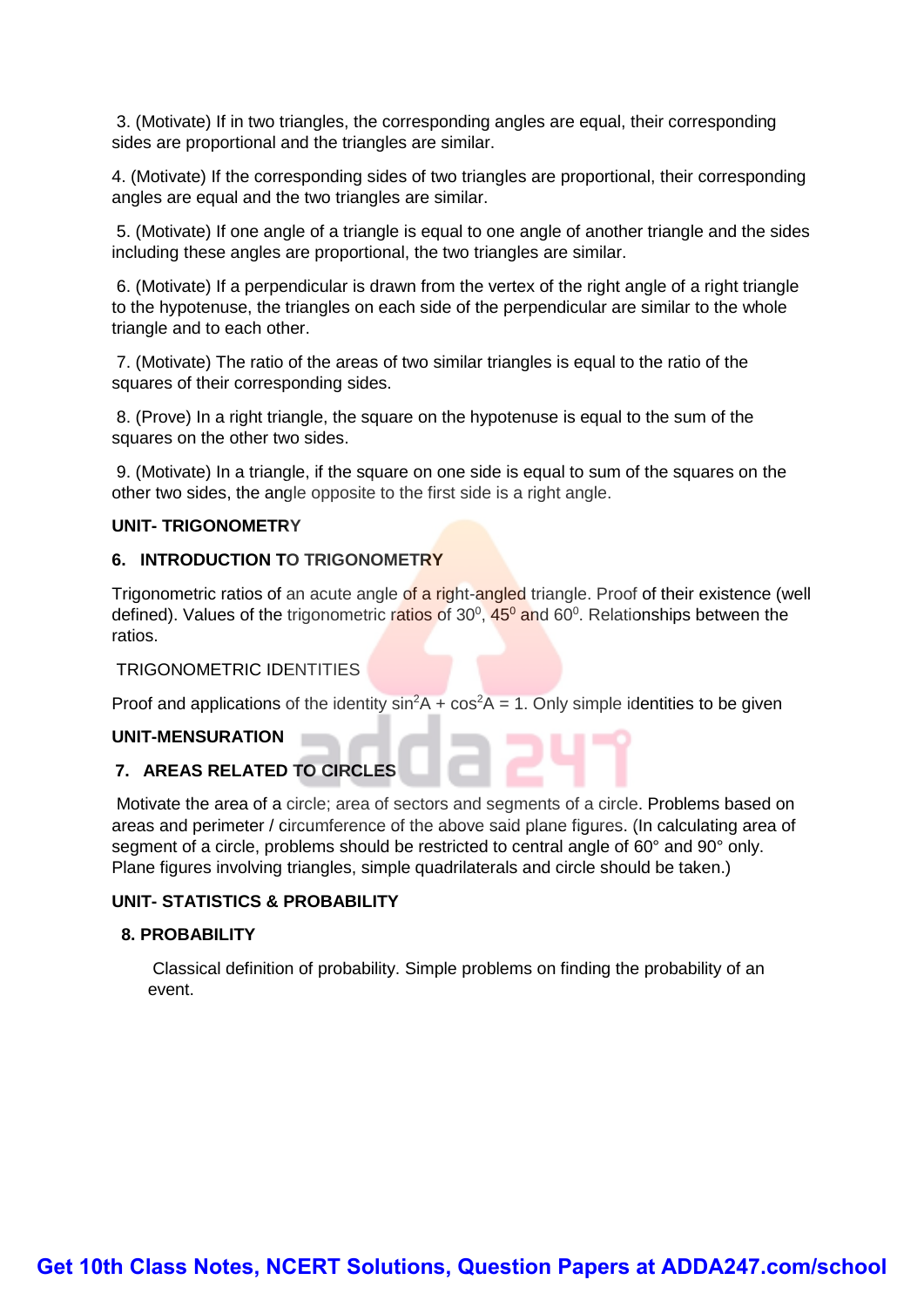# **SECOND TERM**

| NO. | <b>UNIT NAME</b>                           | <b>MARKS</b> |  |
|-----|--------------------------------------------|--------------|--|
|     | ALGEBRA(Cont.)                             | 10           |  |
|     | <b>GEOMETRY(Cont.)</b><br>9                |              |  |
| Ш   | <b>TRIGONOMETRY(Cont.)</b>                 |              |  |
| IV  | <b>MENSURATION(Cont.)</b>                  | 6            |  |
|     | <b>STATISTICS &amp; PROBABILITY(Cont.)</b> | 8            |  |
|     | <b>Total</b>                               | 40           |  |
|     | <b>INTERNAL ASSESSMENT</b>                 | 10           |  |
|     | <b>TOTAL</b>                               | 50           |  |

# **UNIT-ALGEBRA**

# 1**. QUADRATIC EQUATIONS**

(10) Periods

Standard form of a quadratic equation  $ax2 + bx + c = 0$ . (a  $\neq$  0). Solutions of quadratic equations (only real roots) by factorization, and by using quadratic formula. Relationship between discriminant and nature of roots. Situational problems based on quadratic equations related to day to day activities (problems on equations reducible to quadratic equations are excluded)

# **2. ARITHMETIC PROGRESSIONS**

Motivation for studying Arithmetic Progression Derivation of the nth term and sum of the first n terms of A.P. and their application in solving daily life problems. (Applications based on sum to n terms of an A.P. are excluded)

# **UNIT- GEOMETRY**

#### **3. CIRCLES**

Tangent to a circle at, point of contact

1. (Prove) The tangent at any point of a circle is perpendicular to the radius through the point of contact.

2. (Prove) The lengths of tangents drawn from an external point to a circle are equal.

#### **4. CONSTRUCTIONS**

1. Division of a line segment in a given ratio (internally).

2. Tangents to a circle from a point outside it.

#### **UNIT-TRIGONOMETRY**

# **5. SOME APPLICATIONS OF TRIGONOMETRY**

HEIGHTS AND DISTANCES-Angle of elevation, Angle of Depression.

Simple problems on heights and distances. Problems should not involve more than two right triangles. Angles of elevation / depression should be only 30°, 45°, 60°.

# **UNIT-MENSURATION**

#### **6. SURFACE AREAS AND VOLUMES**

1. Surface areas and volumes of combinations of any two of the following: cubes,

cuboids, spheres, hemispheres and right circular cylinders/cones.

2. Problems involving converting one type of metallic solid into another and other mixed problems. (Problems with combination of not more than two different solids be taken).